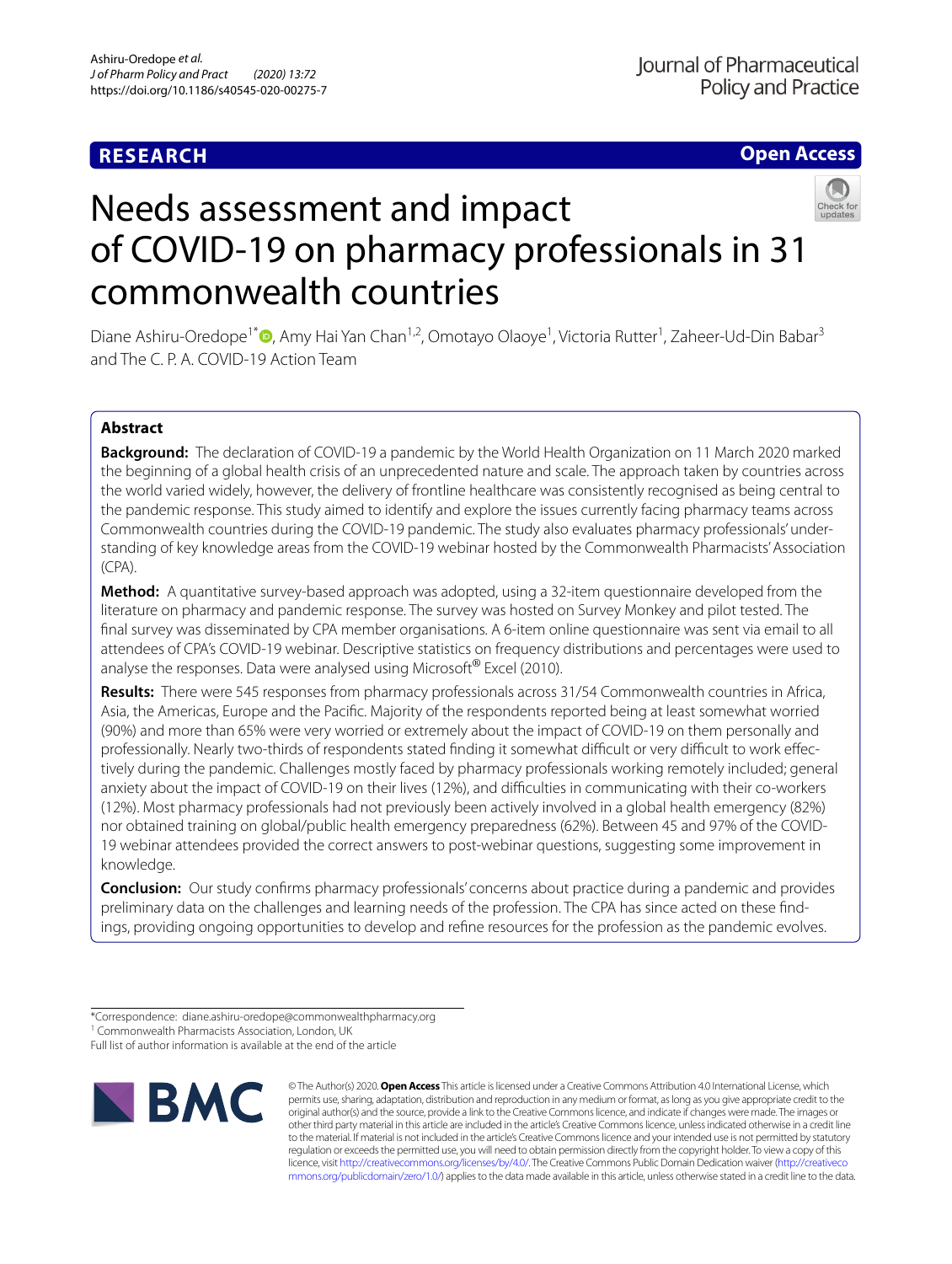Pharmacy professionals have also demonstrated improved knowledge on the management of COVID-19 and resources available for professionals.

**Keywords:** Pharmacy, Pharmacists, Commonwealth, COVID-19, Health, Heads of Government, Pandemic, CHOGM, CPA, Emergency preparedness, Coronavirus, CwPAMS

# **Background**

COVID-19 was declared a pandemic by the World Health Organization (WHO) on 11 March 2020, marking the beginning of a global health crisis of an unprecedented nature and scale  $[1]$  $[1]$ . The response to the pandemic by countries across the world varied widely, with diferences in the type of strategy and timing of steps employed. Regardless of the approach taken, the delivery of frontline healthcare was consistently recognised as being central to the pandemic response  $[2]$  $[2]$ . There were significant changes in healthcare delivery as a result of lockdown restrictions, such as travel and social distancing restrictions, and reductions in workforce capacity and/or working hours [\[3](#page-9-2)]. With the increased pressure on the health system, pharmacists were called upon as key members of the healthcare team to support and alleviate the burden on overcrowded emergency departments and free up medical staff to treat more unwell patients  $[4]$  $[4]$ . In many countries, at a national level, pharmacies were defned as essential services, and were one of the few services that remained opened and accessible to the public when countries were placed in lockdown with recommendations in some countries for pharmacies to stay open 7 days a week and during usual holidays to manage the COVID-19 pandemic [\[5](#page-9-4), [6\]](#page-9-5).

Pharmacy teams are critical members of the healthcare workforce and are considered essential frontline healthcare workers. The pharmacy workforce provides a wide range of healthcare services in community pharmacies; healthcare hubs designed to meet health needs in communities [\[7,](#page-9-6) [8\]](#page-9-7). As healthcare professionals, they were strategically positioned help manage the COVID-19 pandemic and strengthen a country's pandemic response and readiness through their roles in the community. Pharmacists are also easy to access healthcare professionals and community pharmacies are more widely distributed in some countries than supermarkets, banks and medical centres [\[4](#page-9-3)]. Pharmacies are also familiar places to the community, and most community pharmacists and pharmacy team members have established relationships with the public and with primary care providers and are therefore ideally positioned to support other healthcare providers in the pandemic response. The dual role of pharmacists as healthcare providers and retailers [[9\]](#page-10-0) also brings opportunities for fexibility in healthcare service delivery models during health crises. Pharmacists can

dispense medicines and ration supplies, administer vaccinations, but also supply consumables and health-related products [[8,](#page-9-7) [9](#page-10-0)].

A strong evidence base exists showing that pharmacists are in a prime position to support a pandemic response [[10\]](#page-10-1), yet their skill sets are often not recognised and underutilised [[4](#page-9-3)]. Anecdotal evidence suggests that the support available in each country for pharmacy teams have varied widely with pharmacists receiving difering levels of guidance on how to manage COVID-19 and how to adequately prepare their pharmacy teams as part of the pandemic response, particularly as "gatekeepers with no safety" [\[11](#page-10-2)]. Pharmacists in the UK and Pakistan collaborated to compile guidelines for pharmacy teams in English and Urdu in an attempt to assist the response [[12\]](#page-10-3). In some countries such as New Zealand and Northern Ireland, the government has acknowledged pharmacists' contribution during the pandemic by providing extra remuneration  $[12, 13]$  $[12, 13]$  $[12, 13]$ . The New Zealand Ministry of Health also produced useful resources for pharmacists including posters on infection prevention, information sheets to educate the general public about COVID-19, and educative social media images [\[14](#page-10-5)].

The Commonwealth Pharmacists Association (CPA) has been uniting and supporting the pharmacy workforce throughout the Commonwealth during these challenging times. The Commonwealth is a voluntary association consisting of 54 independent and equal countries spanning every continent. It is home to 2.4 billion people; approximately a third of the world's population and includes both advanced economies and a high proportion of lower-resourced countries, including many island nations. Member governments share goals such as development, democracy and peace  $[15]$  $[15]$  $[15]$ . The CPA is a registered charity whose vision is to "empower pharmacists to improve health and wellbeing throughout the Commonwealth". Its mission is focused on facilitating better access to medicines and improving the quality of, and safer and more efective use of medicines in the Commonwealth, particularly in lower-middle income countries (LMICs). The CPA achieves this through building strong collaborative networks; partnering with member organisations to improve the quality of pharmacy practice; and creating platforms for the dissemination of knowledge about pharmaceutical sciences and professional practice. The Commonwealth and the CPA are therefore well-placed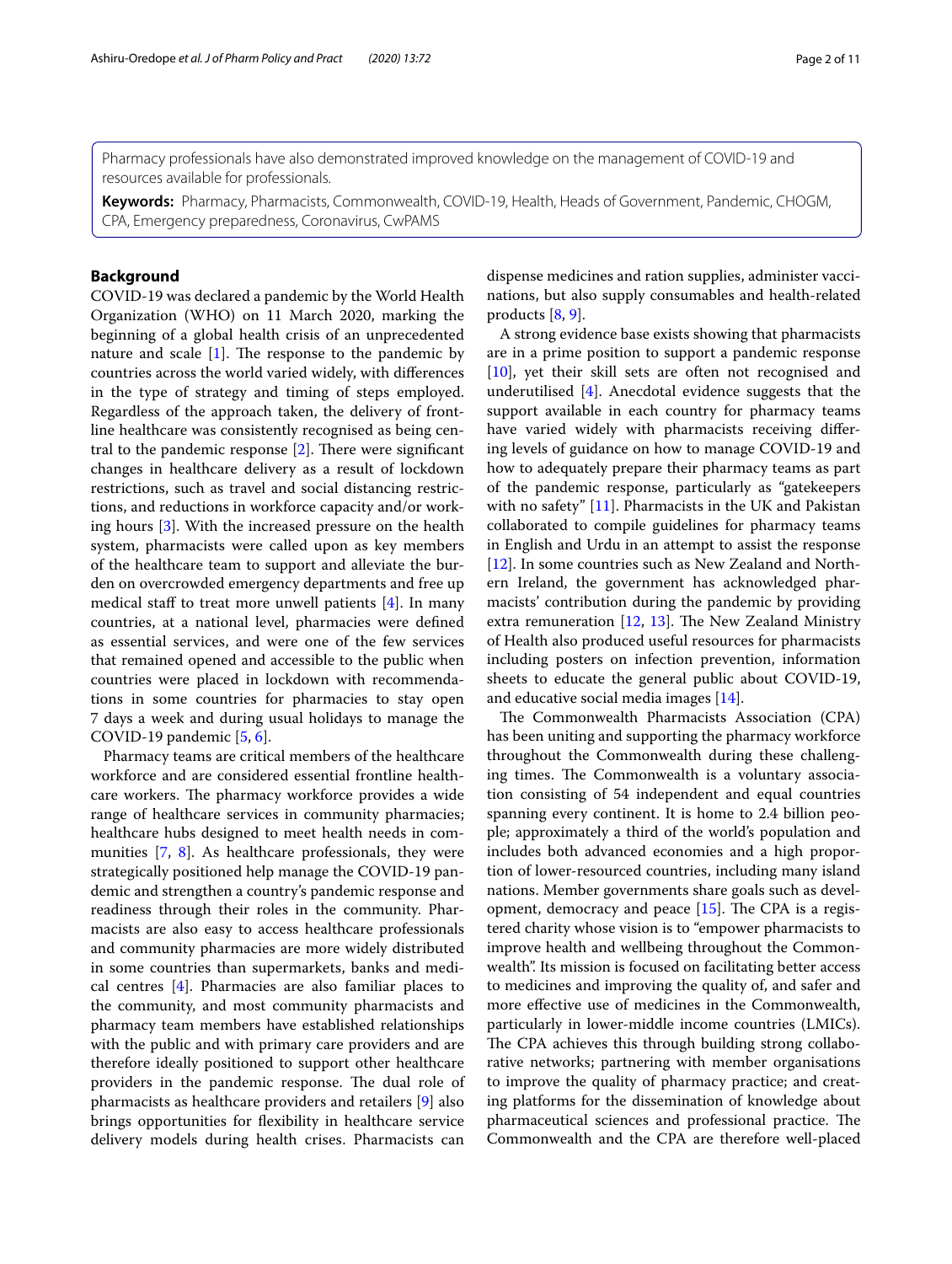to play a pivotal role in the pandemic response  $[16]$ . As a globally focused civil society organisation, it is critical that the CPA responds to actual rather than perceived needs. However, there is limited data currently available to describe the issues afecting the ability of the pharmacy profession to optimally respond to the pandemic, and the gaps that exist in information provision.

In this context, this study was planned to identify and explore the issues that pharmacy teams across Commonwealth countries faced during the COVID-19 pandemic, specifcally:

- To evaluate how concerned pharmacy staff are about COVID-19 and their ability to work efectively during the COVID-19 pandemic;
- To explore what work has been done by pharmacy professionals and/or professional bodies as part of the current pandemic response;
- To analyse what support would be helpful to receive to better equip the profession to respond to the pandemic.
- To measure the impact of COVID-19 webinars on participant's knowledge of COVID-19 as well as resources available for pharmacy professionals across the commonwealth.

# **Methods**

#### **Survey development**

A quantitative survey-based approach was adopted using a 32-item questionnaire developed from the literature on pharmacy and pandemic response. This questionnaire was not validated for reliability and validity as the questionnaire needed to be responsive to the evolving pandemic in a timely manner, however questions were informed by current literature on pharmaceutical and pandemic responses. All questions were presented to respondents in English language. Most questions were in Likert-scale response format, with categorical responses ranging from 'extremely' to 'not at all', depending on the focus of the question. In some questions, respondents were invited to select more than one option from a list of possible responses, for example, to identify the challenges that pharmacy professionals were facing during the pandemic, respondents were shown a list of challenges from which they could select their top three challenges (see Additional fle [2](#page-9-8) for the full questionnaire).

Demographic data were also collected from respondents, including information on age, gender, country, number of years of practice in their current profession, and predominant work setting. The survey was reviewed and refned by discussing with a working group comprising members from the CPA COVID-19 action team with expertise covering pharmacy, infection management, health psychology, global health, and healthcare communications.

The survey was then hosted on Survey Monkey (surveymonkey.com, USA), a web-based survey platform, then pilot tested with eight individuals across UK, Uganda and New Zealand. Following this initial testing, the fnal survey was disseminated by CPA member organisations (national pharmacy organisations) via the CPA members list and associated networks. The survey was also promoted via CPA social media platforms, including LinkedIn, Twitter, and Facebook, and the CPA newsletter and website [\(https://thecommonwealth.org/](https://thecommonwealth.org/about-us) [about-us\)](https://thecommonwealth.org/about-us).

Further details on the methodology including the process for development and pre-testing are provided in Additional fle [1](#page-9-9) which completes the CHERRIES checklist for web-based studies  $[17]$ . The survey questionnaire is also provided as Additional fle [2.](#page-9-8)

#### **CPA COVID‑19 webinar**

The CPA hosted its first webinar on COVID-19 on 7 May 2020. The aim of the webinar was to find out how pharmacy teams across the Commonwealth had been coping with the pandemic as well as provide information on COVID-19 resources available for pharmacy professionals. As part of the evaluation of the webinar, a 6-item online questionnaire was designed and sent to webinar attendees. The questions comprised of three multiplechoice questions and three close-ended statements/ questions to assess key knowledge areas (e.g. treatments for COVID-19) that were discussed in the webinar. A question in a Likert-scale format was designed to assess attendee's satisfaction with the webinar. The survey was then sent to webinar attendees via email.

# **Respondent eligibility**

# *CPA COVID‑19 survey*

Pharmacy professionals (pharmacists, pharmacy technicians and dispensers) across the 54 Commonwealth countries were the intended audience for completion of the survey. Participation was voluntary, with the questionnaire being open for responses over a 4-week period (25 March until 26 April 2020).

# *CPA COVID‑19 webinar*

All webinar attendees across the 54 Commonwealth countries were eligible to complete the survey. Participation was voluntary, with the questionnaire being open for responses over a 7-day period (14 May until 20 May 2020).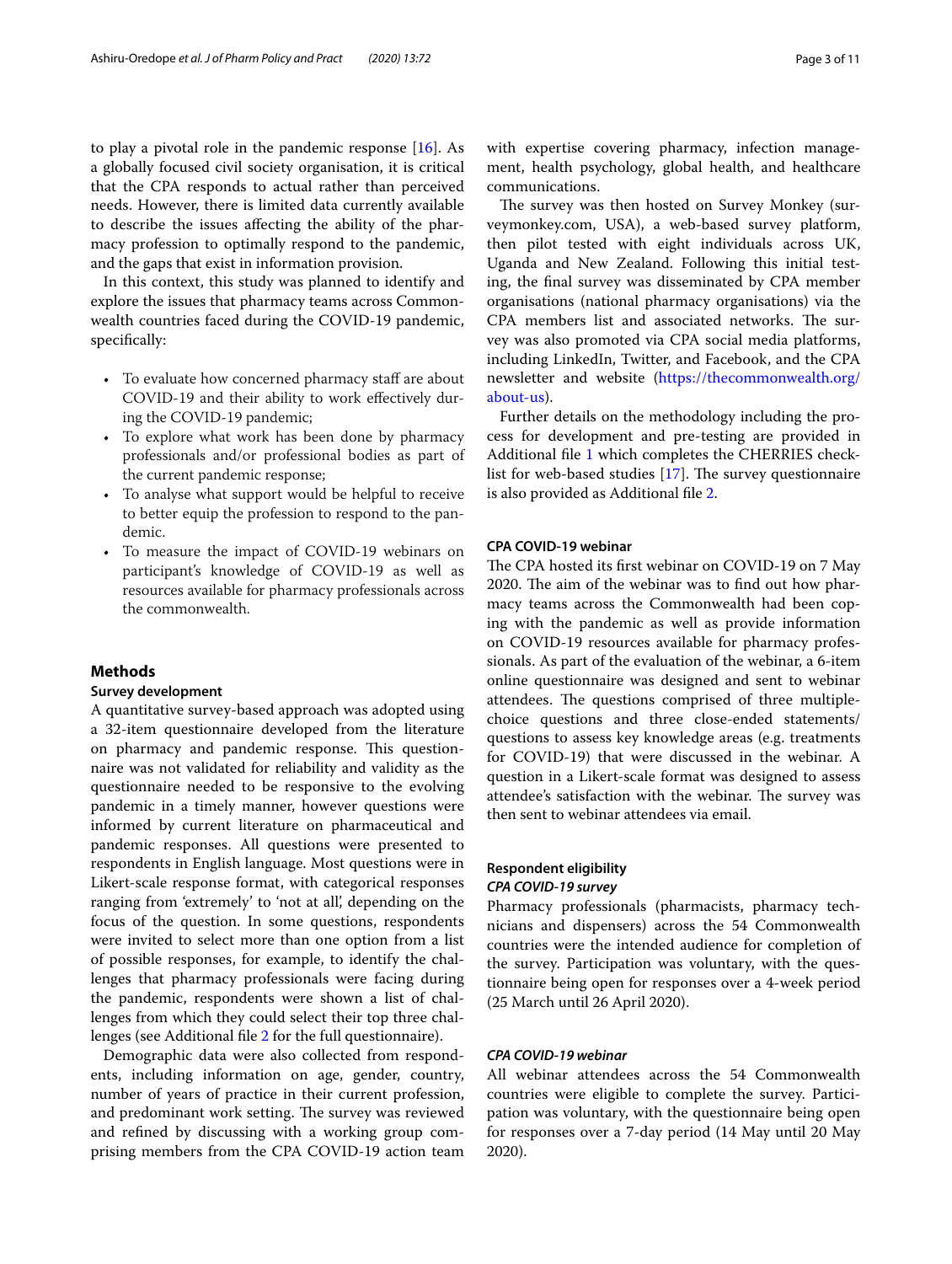#### **Data management**

Data were collected anonymously, although survey respondents could voluntarily provide their name and email address should they wish to be contacted following the survey with information related to the survey or other COVID-19-related information. The data were held securely and in-line with the General Data Protection Regulation 2016/679 [[18\]](#page-10-9).

Approval to carry out the study was obtained by the CPA board of trustees. Ethical approval was not required because this is a service evaluation. All respondents participated strictly in their professional capacity, and gave informed consent to participate in the survey.

#### **Data analysis**

Descriptive statistics on the frequency distributions and percentages were used to analyse the responses. Data were analysed using Microsoft<sup>®</sup> Excel (2010).

# **Results**

# **Demographics of respondents**

Overall, there were 545 responses from pharmacy professionals (486 pharmacists and 59 pharmacy technicians) across 37 countries; 31 of which are Commonwealth countries (Table [1](#page-4-0)). Additionally, there were responses from 111 pharmacy students from 7 countries. India (76), Tanzania (27), Bangladesh (2), Uganda (2), Zambia (2), Pakistan (1) and the UK (1). Over half of the respondents were in the age range of 25–44 years, with the majority having less than 10 years of experience. Most respondents (71%) also worked in either a hospital or in a community setting.

#### **Survey fndings**

# **Level of concern about COVID‑19 and ability to work efectively during the pandemic**

Figure [1](#page-5-0) illustrates the level of worry from respondents about the impact of COVID-19 on them personally and the pharmacy profession. More than 90% of people reported at least being somewhat worried, with nearly two-thirds reporting being 'very worried' or 'extremely worried'. Extreme worry was observed to be higher on a personal level than on a professional level.

# **Impact on efective working and need for remote working**

Nearly two-thirds of respondents stated fnding it somewhat difficult or very difficult to work effectively during the COVID-19 pandemic. Figure [2](#page-5-1) illustrates the percentage breakdown of respondents who have needed to work remotely, by work setting. This shows that respondents working in academia, professional bodies and industry are more likely to work remotely compared to those in government and patient-facing roles such as community and hospital.

#### **Key challenges with remote working**

The most common challenges that pharmacy professionals selected with remote working (Table [2\)](#page-5-2) were: general anxiety about the impact of coronavirus on their life, and difficulties with communication with their co-workers (each selected by 12% of respondents), issues with internet connectivity, social isolation, keeping a regular schedule, no access to tools or information needed to work at home, and issues with physical work space (each selected by 11% respondents). Challenges that were least faced were childcare (4.5%), getting enough food (1.8%) and being sick, or helping the sick (1.4%).

# **Impact of social distancing on work**

There was a mixed response on the impact of social distancing on the pharmacy profession with 28% of respondents stating it had signifcantly increased workload and visits to the pharmacy, yet a similar proportion (28.9) reported a reduced workload and visits to the pharmacy (Table [3\)](#page-6-0).

# **Work done by pharmacy professional and/or professional bodies in response to the pandemic**

Majority of the respondents (*n*=479) were aware of pharmacy organisation or a pharmacist who was involved/consulted in COVID-19 response or preparation directly (40%) or indirectly (30%). In contrast, 16% stated that they were not aware of any pharmacists or pharmacy organisation being involved/consulted in COVID-19 response; 13% did not know and 1% selected other for contributions, e.g. developing new workflow for medication extension, home delivery, managing adequacy of drug supplies due to global supply chain disruption and supporting/implementing tele-counselling.

More than a third of respondents (40%) stated that one or more COVID-19 responses had been spearheaded or proposed by pharmacy organisations in their country, a third were unsure (31%), 23% stated no responses had been spearheaded by pharmacy organisations and 6% selected sort of.

Most pharmacy professionals had not previously been actively involved in a global health emergency (82%) nor had training on emergency preparedness global/public health emergency preparedness (62%) (Fig. [3\)](#page-6-1).

# **Support to better equip the profession to respond to the pandemic**

When asked what kind of support respondents would fnd helpful from the CPA, most selected from the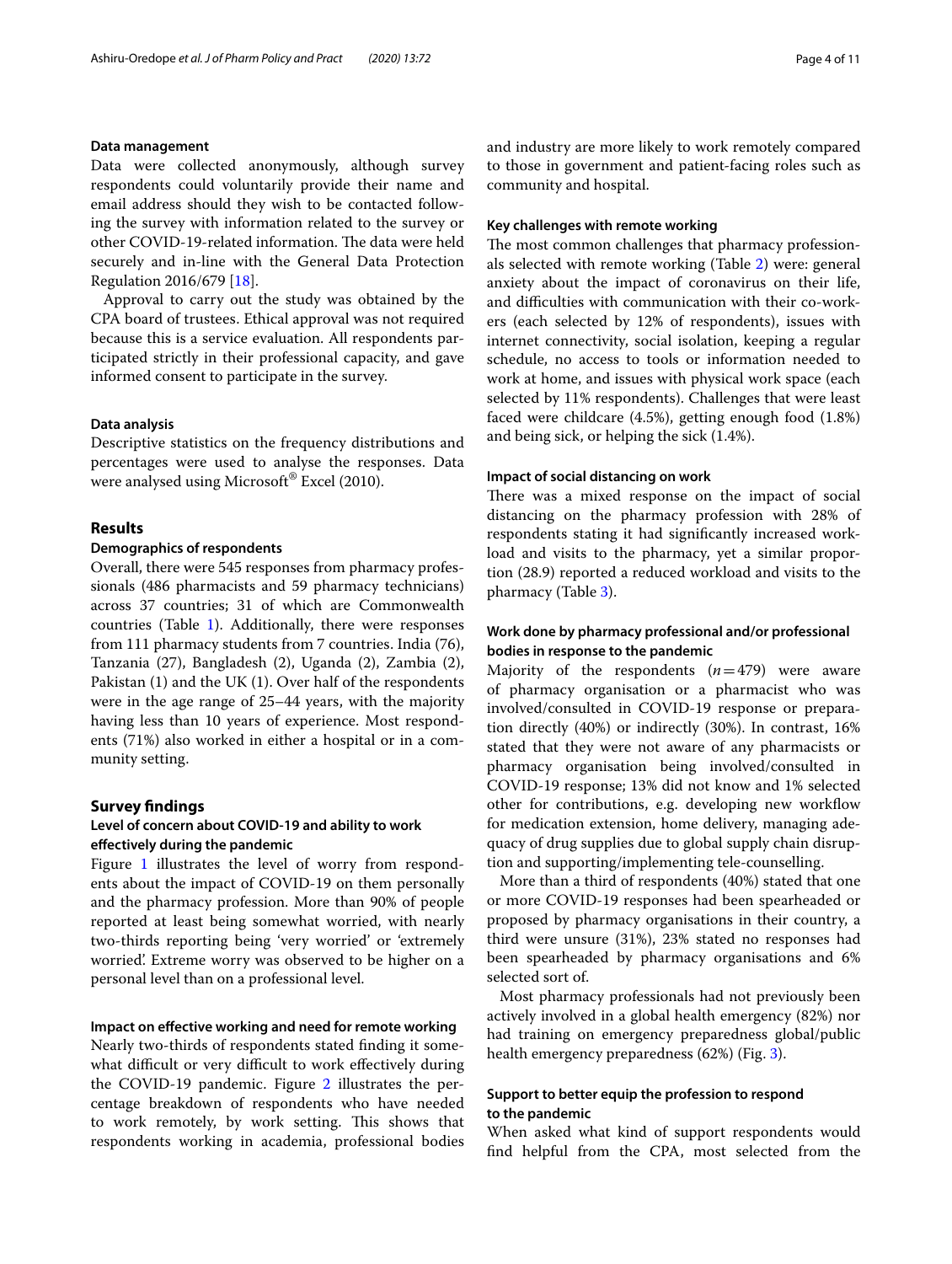# <span id="page-4-0"></span>**Table 1 Country distribution of responses from pharmacy professionals (pharmacists and pharmacy technicians), (***n***=545)**

| Country                                                                                                                                                                  | <b>Pharmacist and pharmacy</b><br>technician | Percentage (%) |
|--------------------------------------------------------------------------------------------------------------------------------------------------------------------------|----------------------------------------------|----------------|
| African Region: Rwanda, Tanzania, Ghana, Zambia, Uganda, Nigeria, Kenya, Cameroon, Malawi,<br>South Africa, Mauritius, Swaziland, Zimbabwe                               | 298                                          | 54.8           |
| Western Pacific Region: Australia, Malaysia, Singapore, Fiji, New Zealand, Samoa                                                                                         | 110                                          | 20             |
| Region of the Americas: Canada, Dominica, Saint Vincent and the Grenadines, Trinidad and<br>Tobago, United States of America <sup>a</sup> , Grenada, Saint Lucia, Guyana | 49                                           | 9              |
| South-East Asia Region: India, Nepal <sup>a</sup> , Sri-Lanka                                                                                                            | 43                                           | 8              |
| European Region: Republic of Ireland <sup>a</sup> , United Kingdom, Malta                                                                                                | 27                                           | 5              |
| Eastern Mediterranean Region: Afghanistan <sup>a</sup> , Pakistan, United Arab Emirates <sup>a</sup> , Jordan <sup>a</sup>                                               | 17                                           | 3              |
| Unknown                                                                                                                                                                  | $\,1\,$                                      | 0.2            |
|                                                                                                                                                                          | <b>Number of respondents</b>                 | (%)            |
| Age (years)                                                                                                                                                              |                                              |                |
| 18 to 24                                                                                                                                                                 | 43                                           | 7.9            |
| 25 to 34                                                                                                                                                                 | 188                                          | 34.5           |
| 35 to 44                                                                                                                                                                 | 132                                          | 24.2           |
| 45 to 54                                                                                                                                                                 | 50                                           | 9.2            |
| 55 to 64                                                                                                                                                                 | 24                                           | 4.4            |
| >65                                                                                                                                                                      | 8                                            | 1.8            |
| No response                                                                                                                                                              | 98                                           | 18.0           |
| Gender                                                                                                                                                                   |                                              |                |
| Male                                                                                                                                                                     | 272                                          | 50.0           |
| Female                                                                                                                                                                   | 254                                          | 46.1           |
| No response                                                                                                                                                              | 18                                           | 3.3            |
| Prefer not to say                                                                                                                                                        | 1                                            | 0.2            |
| Years in profession                                                                                                                                                      |                                              |                |
| <1                                                                                                                                                                       | 37                                           | 6.8            |
| $1 - 3$                                                                                                                                                                  | 96                                           | 17.6           |
| $4 - 10$                                                                                                                                                                 | 143                                          | 26.2           |
| $11 - 15$                                                                                                                                                                | 75                                           | 13.8           |
| >15                                                                                                                                                                      | 108                                          | 19.8           |
| No response                                                                                                                                                              | 86                                           | 15.8           |
| <b>Professional setting</b>                                                                                                                                              |                                              |                |
| Community                                                                                                                                                                | 216                                          | 39.6           |
| Hospital                                                                                                                                                                 | 172                                          | 31.6           |
| Academia (University (as an academic) or research institute)                                                                                                             | 77                                           | 14.1           |
| Government (local, regional or nationally)                                                                                                                               | 23                                           | 4.2            |
| Industry                                                                                                                                                                 | 18                                           | 3.3            |
| Public Health Institute                                                                                                                                                  | 17                                           | 3,1            |
| Professional body                                                                                                                                                        | 10                                           | 1.8            |
| Others (Post graduate students, military, did not specify)                                                                                                               | 8                                            | 1.5            |
| Non-governmental organisation                                                                                                                                            | 3                                            | 0.6            |
| No response                                                                                                                                                              | $\mathbf{1}$                                 | 0.2            |

<sup>a</sup> Indicates non-Commonwealth countries

suggested list of options webinars (28%), and access to community of support to share questions and concerns (26%) (Table [4\)](#page-6-2). Signposting to information was only selected by 17% of respondents and 6% of respondents provided other suggestions which included, e.g. access to protective personal equipment, training, guidance on tele-consults by pharmacists for therapy management, support in conducting research and literature review.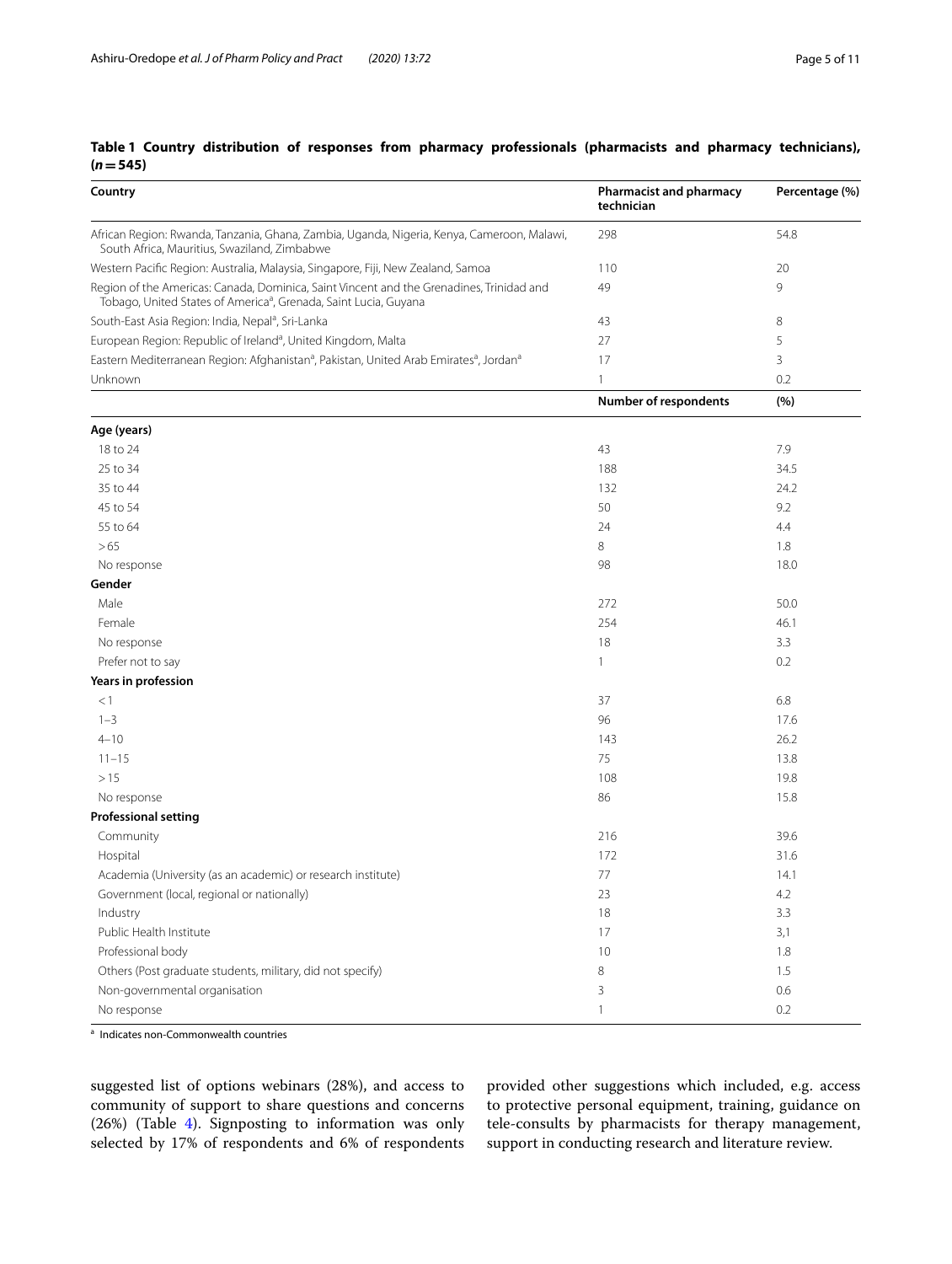

<span id="page-5-0"></span>

<span id="page-5-2"></span><span id="page-5-1"></span>

| Table 2 $\overline{$ Top three challenges facing pharmacy professionals with remote working ( $n$ $=$ 545) |  |
|------------------------------------------------------------------------------------------------------------|--|
|------------------------------------------------------------------------------------------------------------|--|

| Challenges currently faced by pharmacy professionals with remote working    | <b>Number</b> | Percentage (%) |
|-----------------------------------------------------------------------------|---------------|----------------|
| General anxiety about the impact of coronavirus on my life                  | 173           | 12.2           |
| Communication with co-workers is harder                                     | 170           | 12.0           |
| Internet connectivity                                                       | 158           | 11.2           |
| Social isolation                                                            | 156           | 11.0           |
| Keeping a regular schedule                                                  | 155           | 11.0           |
| I don't have access to the tools or information I need to do my job at home | 153           | 10.8           |
| My physical workspace                                                       | 149           | 10.5           |
| Too many distractions at home                                               | 141           | 10.0           |
| Childcare                                                                   | 64            | 4.5            |
| Other (please specify)                                                      | 48            | 3.4            |
| Getting enough food                                                         | 26            | 1.8            |
| I'm sick or helping others who are sick                                     | 20            | 1.4            |
|                                                                             | 1413          |                |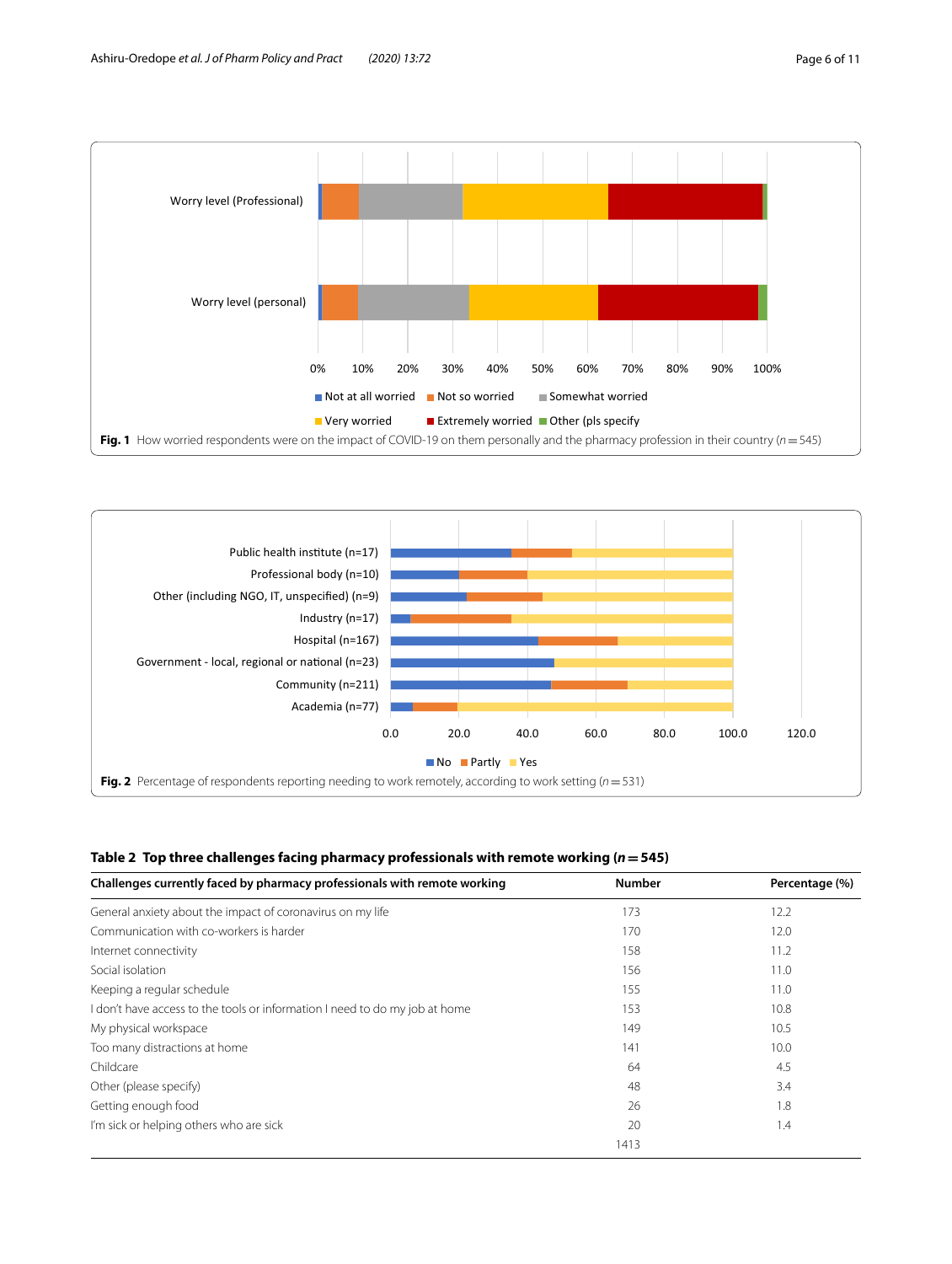<span id="page-6-0"></span>**Table 3 Impact of social distancing on workload of pharmacy profession (***n***=440)**

| Impact of social distancing on pharmacy                        | Number | $\frac{0}{0}$ |
|----------------------------------------------------------------|--------|---------------|
| A slight increase in workload and visits to the pharmacy       | 76     | 17.3          |
| Don't know                                                     | 28     | 64            |
| Not much impact on workload or visits to the phar-<br>macy     | 48     | 10.9          |
| Other (please specify)                                         | 38     | 8.6           |
| Reduced workload and visits to the pharmacy                    | 127    | 28.9          |
| Significantly increased workload and visits to the<br>pharmacy | 123    | 28 O          |

# **COVID‑19 webinar**

The first webinar on COVID-19 was organised by the CPA and held on 7 May 2020. It was an opportunity to discuss resources already available to support the COVID-19 response throughout the Commonwealth. Easy access to these resources collated from the WHO, International Pharmaceutical Federation (FIP), Africa Centres for Disease Control (Africa CDC), Ministries of Health, and national pharmacy associations was provided through the Commonwealth Partnerships for Antimicrobial Stewardship Smartphone app (CwPAMS App). Future webinars are planned to provide a discussion forum and an opportunity to share learning based on experiences. This will be particularly important when testing, vaccination and treatment options are rolled out.

The webinar had 620 registrations from 38 countries. Top fve registrations were from Nigeria (20%), Kenya (17%), Malaysia (11%), India (8%) and Pakistan (7%). A post-webinar feedback questionnaire was completed by 264 individuals; 71% were pharmacists and 19% pharmacy students. 75% watched the live session while 23% watched the recording. Majority of the respondents

<span id="page-6-2"></span>**Table 4 Support needed to better equip the pharmacy profession to respond to the COVID-19 pandemic (***n***=545)**

| Support required                                                    | Number | %    |
|---------------------------------------------------------------------|--------|------|
| Webinars on COVID-19                                                | 150    | 275  |
| Access to a community of support to share<br>questions and concerns | 140    | 25.7 |
| Signposting to information                                          | 90     | 165  |
| Other suggestions                                                   | 32     | 59   |

found the webinar very useful (64%) and useful (29%)  $(n=259)$ .

The feedback also included six knowledge quizzes (Table [5\)](#page-7-0). One of which was on organisations that have developed international recommendations/guidelines on COVID-19. Responses revealed that 97%, 53% and 45% correctly identifed that WHO, FIP and Africa CDC have developed international recommendations/guidelines on COVID-19. 24% of respondents correctly answered the question onrelevant COVID-19 resources that have been developed or in development as part of the CwPAMS with 'hand rub formulation training video' and 'app' selected by 78% and 73% of respondents, respectively. In addition, some respondents incorrectly selected 'COVID-19 Treatment guidelines' (59%), 'COVID-19 treatment' (0.4%) and 'hand rub formulation' (0.4%). A total of 49% respondents correctly answered the question on the spread of COVID-19 identifying that COVID-19 is spread by droplets (96%) and surfaces (82%) while 34% incorrectly selected that the coronavirus is airborne.

#### **Discussion**

This is one of the first evaluations of the impact of the COVID-19 pandemic on the global pharmacy profession and its ability to work efectively, and to identify what resources are needed to better support the profession.

<span id="page-6-1"></span>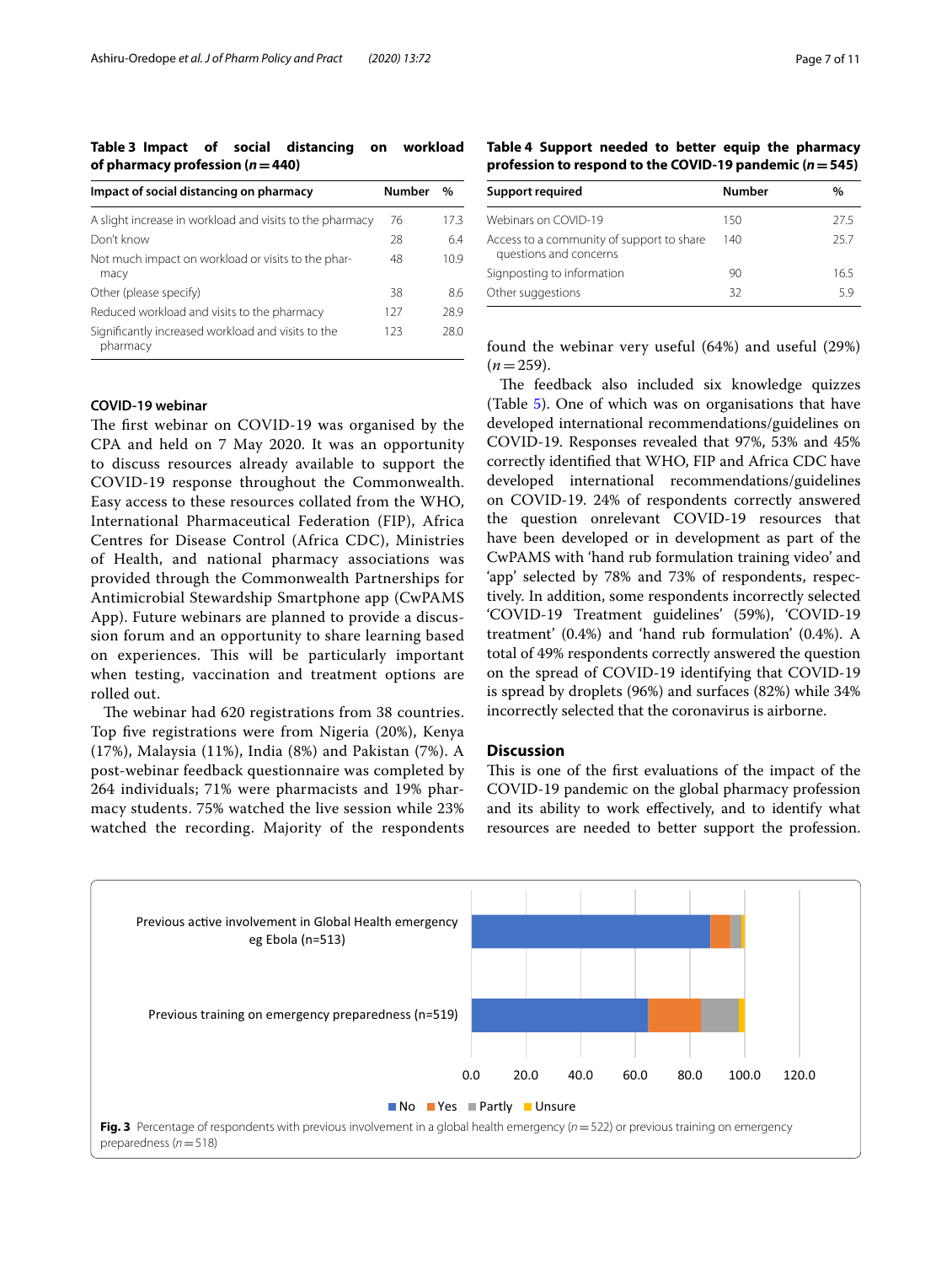| Key knowledge question (n)                                                                                                                              | <b>Correct answer</b>                            | Correct (%) | Incorrect (%) |
|---------------------------------------------------------------------------------------------------------------------------------------------------------|--------------------------------------------------|-------------|---------------|
| 1. Which organisations have developed international recommendations/guidelines on COVID-19?                                                             | WHO, FIP, Africa CDC                             | -39         | 61            |
| 2. There are currently one or more treatments for COVID-19 that have been fully tested for safety<br>and efficacy (False)                               | False                                            | 86          | 14            |
| 3. Chloroquine and hydroxychlorine can be used to treat COVID-19 outside of clinical trials                                                             | False                                            | 59          | 41            |
| 4. The CwPAMS app, currently piloted in Ghana, Uganda, Tanzania and Zambia has other interna-<br>tional resources for AMR and COVID-19? ( $n = 18356$ ) | True                                             | 87          | 13            |
| 5. What COVID-19 relevant resources have been developed or in development as part of<br>CwPAMS?                                                         | Hand rub formula-<br>tion training video,<br>App | 24          | 76            |
| 6. Spread of Coronavirus is via?                                                                                                                        | Droplet, surface                                 | 49          | 51            |

<span id="page-7-0"></span>**Table 5 Percentage of respondents who answered each key knowledge question correctly (***n***=264)**

The study found high levels of worry amongst almost all respondents both on a professional and personal level with extreme worry observed to be higher on a personal level than on a professional level.

This correlates with a very recent study on the psychological impact of the COVID-19 pandemic on health care workers in a MERS-CoV endemic country which revealed that based on the 1–5 worry rating scale, healthcare staff were more anxious about personal implications of COVID-19 such as the transmission of the disease to a family member rather than acquiring the infection themselves [[19\]](#page-10-10).

Most respondents reported facing some difficulty with working efectively, with nearly half having to adjust to remote working, particularly those working in nonpatient-facing roles such as in industry or academia. Major difficulties stated by respondents such as anxiety, communication and physical workspace were common to pharmacy professionals worldwide. However, from previous studies, specifc challenges such as poor internet connectivity which could signifcantly afect access to tools or information needed to work at home are frequently associated with LMICs which constitute a signifcant part of the Commonwealth  $[18]$  $[18]$ . The impact on workload from social distancing was mixed with 28% of respondents stating it had signifcantly increased workload and visits to the pharmacy, yet a similar proportion reported a reduced workload and visits to the pharmacy. This can be explained by uncertainties associated with the pandemic. At the early stages of the pandemic, there was a major upsurge in workload initially when there was much uncertainty among populations regarding access to their medicines followed by a reduction when supplies were secured. This was however reassuring as most respondents were able to identify some level of involvement of pharmacy as part of a COVID-19 response. These findings are in line with the literature available on the role of pharmacy in managing health crises, which highlight the key benefts of partnerships between the pharmacy sector and government bodies in ensuring an optimal pandemic response [[20–](#page-10-11)[25\]](#page-10-12). A recent publication on Global Contributions of Pharmacists across eight countries namely; the United States of America, United Kingdom, Canada, Saudi Arabia, Qatar, South Africa, Lebanon and Nigeria during COVID-19 pandemic also highlights essential services ofered by pharmacists within and outside of core their roles during the pandemic  $[26]$ .

In terms of the needs assessment, most pharmacy professionals had not previously been actively involved in a global health emergency and did not have previous training on emergency preparedness. Respondents identifed a need to up skill to better respond to the pandemic; they felt this would be best achieved through webinars on COVID-19, access to a community of support to share questions and concerns and being signposted to information among other suggestions. This resonates with a recent survey in India where pharmacy professionals expressed willingness to be trained and better equipped for COVID-19 and other health emergencies which could occur in the near future  $[20]$  $[20]$  $[20]$ . Based on these findings, the CPA rapidly developed a number of activities to support pharmacy professionals across the Commonwealth. These included:

# **COVID‑19 webinars**

The webinar on 7 May 2020 was an opportunity to discuss resources already available to support the COVID-19 response throughout the Commonwealth [\[27](#page-10-14)]. Responses to key knowledge questions on COVID-19 revealed that the webinar signifcantly improved attendee's knowledge on COVID-19 resources available for pharmacy teams, latest updates in the treatment of COVID-19 and the contents of the CwPAMS App. However, a higher percentage of respondents provided correct answers to close-ended questions than multiple-choice questions. This can be clearly explained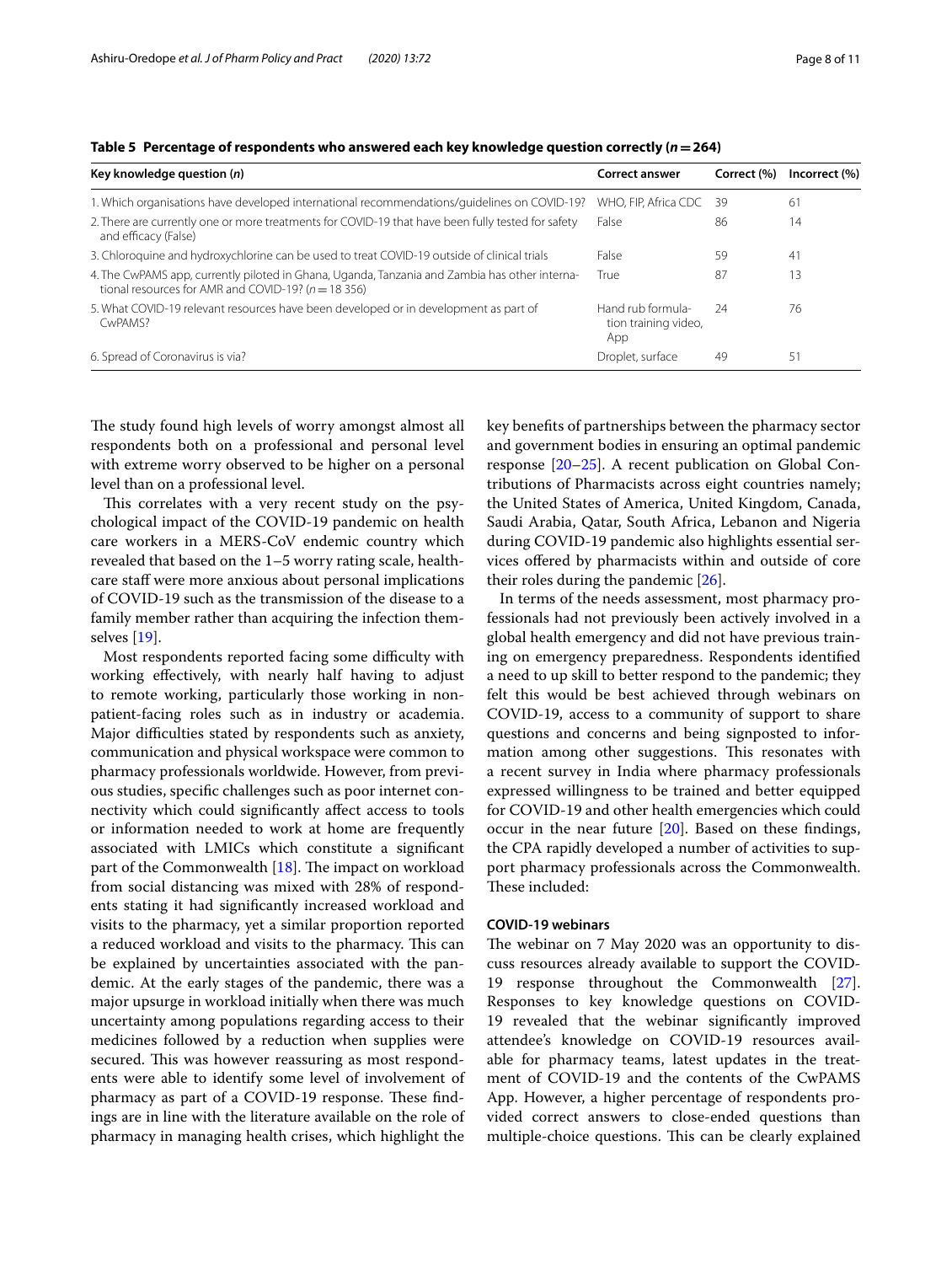by the multiple-choice question format as respondents were required to select all right options to be considered correct as opposed to close-ended questions which required the selection of only one option. Notably, there were varying responses to the question on the spread of COVID-19 as research is ongoing in this area. In a recent briefng from WHO, it was stated that the possibility of airborne transmission of the coronavirus in public settings, especially closed, poorly ventilated settings cannot be ruled out and emphasised WHO's commitment in the provision of credible and accurate information concerning COVID-19  $[28]$ . The CPA has planned future webinars to provide a discussion forum and an opportunity to share learning based on experiences. This will be particularly important when testing, vaccination and treatment options are rolled out.

Future webinars planned include shared learning panel webinars with pharmacists from countries across the Commonwealth discussing their response and challenges to tackling COVID-19.

# **Implementation of resources/toolkits and advocacy because of the fndings**

COVID-19 community of support: a dedicated email address and a Telegram group was established to provide a discussion and support community to members. As part of the 'CPA 2020 50th Birthday Challenge' a virtual tour of the Commonwealth was launched (which commenced before COVID-19 was declared a pandemic). The CPA have used the opportunity to check in with member organisations to understand how they are coping and how the CPA could be of further support at this challenging time; this was also advertised on Twitter using the hashtag #CPA2020C.

COVID-19 resources toolkit: A webpage was added to the CPA website to signpost COVID-19 resources that were directly relevant to the pharmacy workforce including international guidance, publications, tools and resources produced by national pharmacy member organisations. The CPA also produced a downloadable toolkit based on the infection prevention control (IPC) activities that were developed as part of the CwPAMS programme [\[29](#page-10-16)].

Easy to access COVID-19 resources via CwPAMS App: Another development which is linked to the CwPAMS programme has been the introduction of a COVID-19 section on the CwPAMS App that was developed to bring together resources to support IPC and antimicrobial stewardship at the point of care, independent of internet connection in four LMICs.

Advocacy: the CPA's advocacy role has continued through the COVID-19 pandemic. For example, via the recent virtual Commonwealth Civil Society Forum, which traditionally takes place on the eve of the Commonwealth Health Ministers Meeting (CHMM) in Geneva each year. This year, the theme was how digital health could help support the response to the COVID-19 pandemic. The CwPAMS App was showcased and the CPA presented how the pharmacy workforce across the commonwealth is well placed to use digital technologies as part of the response to the COVID-19 pandemic, particularly supporting the access to quality medicines and prescribing information. These points were reflected in the statement and recommendations that were put forward to health ministers.

CPA has also contributed to the advocacy papers ahead of the (postponed) biennial Commonwealth Heads of Government Meeting (CHOGM) that was set to take place in Kigali, Rwanda, on 22-27 June 2020. These eforts seek to raise the profle of the profession alongside issues that need to be brought to the attention of policy-makers relating to medicines and progressing towards Universal Health Coverage (UHC). The theme for CHOGM 2020 is 'Delivering a Common Future: Connecting, Innovating, Transforming'. The COVID-19 pandemic has brought new, unprecedented health challenges such as questions on how to ensure ongoing, equitable access to pharmaceutical care, and protect the safety of our current health workforce. This led to the CPA authoring a commentary that will be disseminated to policy-makers, entitled 'The role of the Commonwealth in achieving UHC through pharmaceutical care amidst the COVID-19 pandemic' [\[16](#page-10-7)].

A training video on local production of hand sanitisers based on the WHO formulation: As part of our advocacy eforts, the CPA secured funding from the Commonwealth Secretariat to produce a training video on local production of hand sanitisers using the WHO formulation. This was produced to help pharmacists in LMICs to produce these alcohol-based hand sanitisers at a low cost. The video, which provides a step-by-step guide on the preparation, labelling and storage of the alcohol-based formula, has been developed under the CPA's CwPAMS programme.

# **Strengths and limitations**

This survey provides a high-level overview of the issues facing the pharmacy profession in the Commonwealth and the potential to provide guidance to better support the response of the profession. The survey was able to obtain responses from a large number of countries and capture the views of respondents in diferent parts of the Commonwealth. There was a high level of response from LMICs. The results however do not provide in-depth detail of the issues potentially facing the profession; further research to explore the barriers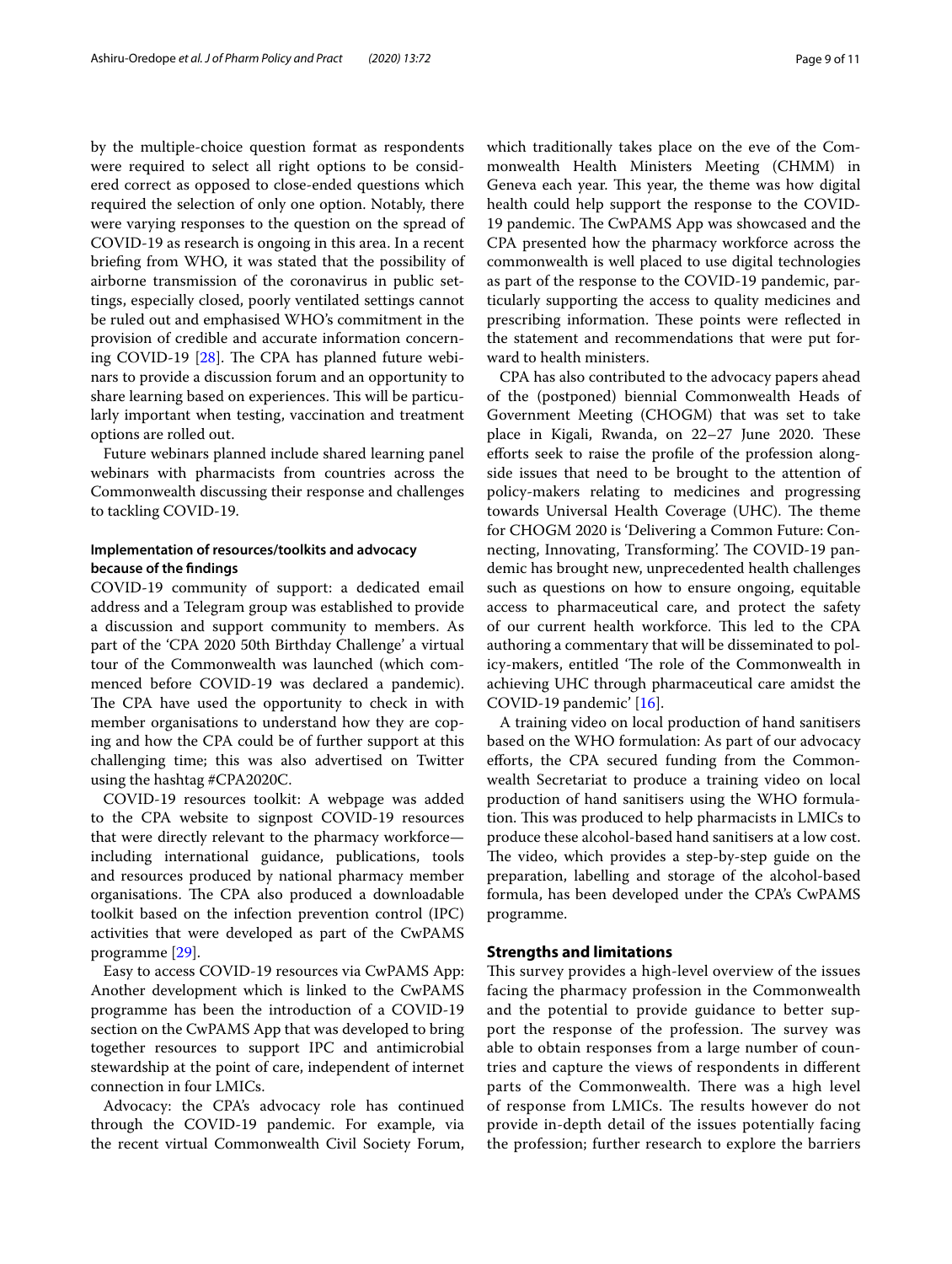and facilitators is warranted. Additionally, the questions used to develop the survey were not validated as there was limited literature at the time of survey launch to inform questionnaire development. Furthermore, there was the possibility of recall and self-report bias from respondents as some questions addressed past events. We also do not know how participants in the CPA webinar and training applied their learning and what the impact was on practice. Further evaluation in future follow-up surveys is needed to explore this. Nevertheless, the survey provides useful initial data amidst a global pandemic of the pharmacy sector response and can be used to inform ongoing work and studies.

# **Conclusion**

The pharmacy profession played an essential role in the COVID-19 pandemic response, for example in ensuring ongoing medicines supply and medicines access, supporting public health measures, and assisting in case identifcation and management. It is crucial that global health organisations, such as the CPA, are able to support pharmacists during the pandemic by providing the needed guidance and advice. Our study confrms the high level of worry amongst the profession and provides preliminary data on the issues and learning needs of the profession. The CPA has since acted on these fndings, with ongoing opportunities to continue to develop and refne resources for the profession as this unprecedented global crisis continues to evolve. Pharmacy professionals across the Commonwealth demonstrated improved knowledge on the management of COVID-19 and resources available for professionals following education training.

# **Supplementary information**

**Supplementary information** accompanies this paper at [https://doi.](https://doi.org/10.1186/s40545-020-00275-7) [org/10.1186/s40545-020-00275-7](https://doi.org/10.1186/s40545-020-00275-7).

<span id="page-9-9"></span><span id="page-9-8"></span>Additional file 1. Completed CHERRIES checklist for web-based studies for the survey.

**Additional fle 2.** CPA impact of COVID-19 and Pharmacy Needs Assess‑ ment Survey Tool.

#### **Abbreviations**

CPA: Commonwealth Pharmacists' Association; CHMM: Commonwealth Health Ministers' Meeting; COVID-19: Corona virus disease 2019; CwPAMS: Commonwealth Partnerships for Antimicrobial Stewardship; CHOGM: Commonwealth Heads of Government Meeting; LMICS: Low- and middle-income countries; UHC: Universal Health Coverage; WHO: World Health Organization.

#### **Acknowledgements**

The authors would like to thank all respondents and especially all national pharmaceutical societies and CPA councillors that actively promoted the survey

#### **Authors' contributions**

The study was conceptualised by DAO and ZB. DAO, OO and AC analysed, interpreted the data. All authors participated in the drafting and revision of the manuscript. All authors read and approved the fnal manuscript.

#### **Funding**

The study was approved by the Commonwealth Pharmacists Association Trustees and funded within CPA funds. There was no specifc grant from funding agencies in the public, commercial, or not-for-proft sectors.

#### **Availability of data and materials**

The datasets during and/or analysed during the current study are available from the corresponding author on reasonable request.

#### **Ethics approval and consent to participate**

Approval to carry out the study was obtained by the CPA board of trustees. Ethics Committee was not required because this is a service evaluation. All respondents participated strictly in their professional capacity, and their participation in the survey was in all cases on the basis of informed consent.

#### **Consent for publication**

Not applicable.

#### **Competing interests**

Two authors declare the following competing interests: DAO is technical programme lead for Commonwealth Partnerships for Antimicrobial Stewardship (CwPAMS) programme. ZB is the Editor of *Journal of Pharmaceutical Policy and Practice*. All other authors declare no competing interests.

#### **Author details**

<sup>1</sup> Commonwealth Pharmacists Association, London, UK.<sup>2</sup> School of Pharmacy, Faculty of Medical and Health Sciences, University of Auckland, Level 3, Building 505, 85 Pard Road, Grafton, Auckland 1023, New Zealand.<sup>3</sup> Department of Pharmacy, University of Huddersfeld, Queensgate, Huddersfeld HD1 3DH, UK.

Received: 21 July 2020 Accepted: 7 October 2020<br>Published online: 21 October 2020

#### **References**

- <span id="page-9-0"></span>1. World Health Organization. WHO announces COVID-19 outbreak a pandemic. Copenhagen: WHO; 2020. [https://www.euro.who.int/en/healt](http://www.euro.who.int/en/health-topics/health-emergencies/coronavirus-covid-19/news/news/2020/3/who-announces-covid-19-outbreak-a-pandemic) [h-topics/health-emergencies/coronavirus-covid-19/news/news/2020/3/](http://www.euro.who.int/en/health-topics/health-emergencies/coronavirus-covid-19/news/news/2020/3/who-announces-covid-19-outbreak-a-pandemic) [who-announces-covid-19-outbreak-a-pandemic](http://www.euro.who.int/en/health-topics/health-emergencies/coronavirus-covid-19/news/news/2020/3/who-announces-covid-19-outbreak-a-pandemic). Accessed 5 Apr 2020.
- <span id="page-9-1"></span>2. World Health Organization. COVID-19: Operational guidance for maintaining essential health services during an outbreak. In: Department of Communications, editor. Geneva: WHO; 2020. [https://apps.who.int/iris/](https://apps.who.int/iris/handle/10665/331561) [handle/10665/331561](https://apps.who.int/iris/handle/10665/331561). Accessed 5 Apr 2020.
- <span id="page-9-2"></span>3. Tanne JH, Hayasaki E, Zastrow M, Pulla P, Smith P, Rada AG. Covid-19: how doctors and healthcare systems are tackling coronavirus worldwide. BMJ. 2020.<https://doi.org/10.1136/bmj.m1090>.
- <span id="page-9-3"></span>4. Watson KE, Singleton JA, Tippett V, Nissen LM. Defning pharmacists' roles in disasters: a Delphi study. PLoS ONE. 2019;14(12):e0227132.
- <span id="page-9-4"></span>5. Frias L. Italy closing all stores except groceries, pharmacies—coronavirus 2020. 2020. [https://www.businessinsider.com.au/italy-closing-all-store](https://www.businessinsider.com.au/italy-closing-all-stores-except-groceries-pharmacies-coronavirus-2020-3?r=US&IR=T) [s-except-groceries-pharmacies-coronavirus-2020-3?r](https://www.businessinsider.com.au/italy-closing-all-stores-except-groceries-pharmacies-coronavirus-2020-3?r=US&IR=T)=US&IR=T. Accessed 5 Apr 2020.
- <span id="page-9-5"></span>6. Journal TP. Pharmacies urged to stay open seven days per week in the face of Covid19. Royal Pharmaceutical Society; 2020. [https://www.pharm](https://www.pharmaceutical-journal.com/news-and-analysis/news/pharmacies-urged-to-stay-open-seven-days-per-week-in-the-face-of-covid-19/20207824.article?firstPass=false) [aceutical-journal.com/news-and-analysis/news/pharmacies-urged-to](https://www.pharmaceutical-journal.com/news-and-analysis/news/pharmacies-urged-to-stay-open-seven-days-per-week-in-the-face-of-covid-19/20207824.article?firstPass=false)[stay-open-seven-days-per-week-in-the-face-of-covid-19/20207824.artic](https://www.pharmaceutical-journal.com/news-and-analysis/news/pharmacies-urged-to-stay-open-seven-days-per-week-in-the-face-of-covid-19/20207824.article?firstPass=false) [le?frstPass](https://www.pharmaceutical-journal.com/news-and-analysis/news/pharmacies-urged-to-stay-open-seven-days-per-week-in-the-face-of-covid-19/20207824.article?firstPass=false)=false. Accessed 5 Apr 2020.
- <span id="page-9-6"></span>7. McMillan SS, Wheeler AJ, Sav A, King MA, Whitty JA, Kendall E, et al. Community pharmacy in Australia: a health hub destination of the future. Res Soc Adm Pharm. 2013;9(6):863–75.
- <span id="page-9-7"></span>8. Smith AJ, Scahill SL, Harrison J, Carroll T, Medlicott NJ. Service provision in the wake of a new funding model for community pharmacy. BMC Health Serv Res. 2018;18(1):307.